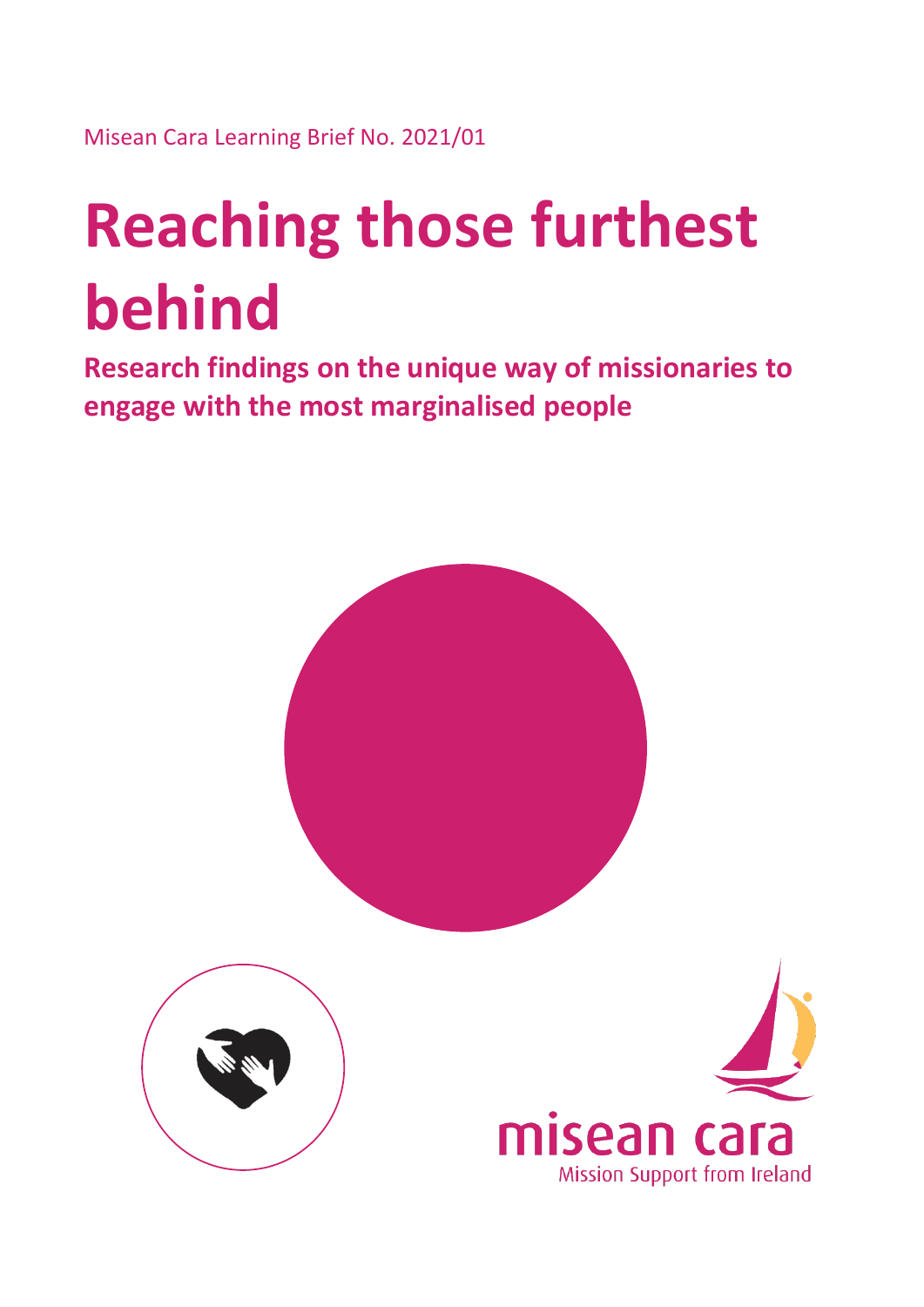## **1. Introduction**

Misean Cara is an Irish and international missionary member organisation supporting development, humanitarian and emergency projects in over 50 countries in the Global South. Misean Cara's members work with some of the most marginalised and vulnerable communities to realise their human rights through the delivery of basic services in education, health, livelihoods and income generation, as well as advocacy, networking and community mobilisation.

In 2017, Misean Cara commissioned research into the approaches to development projects adopted by its member organisations. This resulted in the formulation of a *Missionary Approach to Development (MADI)*.

Further information on the *Missionary Approach to Development Interventions* (MADI) can be found in the [Learning Brief 2018/02: Missionary](http://www.miseancara.ie/wp-content/uploads/2018/09/LB2018-02-Faith-based-and-Missionary-Approach-to-Development.pdf)  [Approach to Development Interventions.](http://www.miseancara.ie/wp-content/uploads/2018/09/LB2018-02-Faith-based-and-Missionary-Approach-to-Development.pdf)

For more information, please visi[t miseancara.ie](https://www.miseancara.ie/)

Further research conducted in 2020 was focussed on how this Missionary Approach enables reaching those furthest behind. The research was largely based on interviews with Misean Cara staff, representatives of different member organisations in Ireland and overseas, and external stakeholders, including Irish Aid.

This learning brief summarises the findings of this research on how the Missionary Approach to Development Interventions (MADI) enables missionaries to reach those furthest behind.

# **2. Examples from practice**

Missionaries take their inspiration from the Gospels, and in particular from the manner in which Jesus always associated with and prioritised those who were on the margins of society and were often despised by those in leadership roles, or by the rest of society. References in St. Matthew's Gospel to the last, the least and the lost resonate closely with the commitments to 'leave no one behind' and 'reach the furthest behind first' that are at the core of the UN Sustainable Development Goals.

Exploring how missionaries use this understanding in practice, this research largely focussed on the work Misean Cara members are doing worldwide. The following paragraphs give a flavour of their work.

#### **2.1 Dalit women in India**

The Good Shepherd Sisters in India work towards the economic and social empowerment of Dalit and Tribal Women. When preparing their baseline study to understand who to work with, they used the layers of deprivation approach as outlined below. With their survey, they identified that members of the Dalit community were very vulnerable and marginalised. Within this group, the women were identified as being particularly marginalised (further behind), and finally, within this sub-group of women, widows were seen as the furthest behind group.



*Missionaries often adopt a layered approach to identifying those who are furthest behind*

The project team identified social and economic exclusion, gender inequality and illiteracy as some of the key layers of exclusion. They decided to tackle these challenges by educating participants on their basic human rights and financial literacy, as well as promoting social and economic inclusion through income generating co-operatives. Husbands and male extended family members of widows support women's economic activities through dedicated men groups set up by the project.

The project successfully reduced the level of domestic violence and discrimination against women, increased women's income through profitable economic activities, and increased their level of confidence and self-esteem. With better leadership skills, women can access Government support and financial institutions. The project team also advocates for women's rights and increased access to Government welfare measures.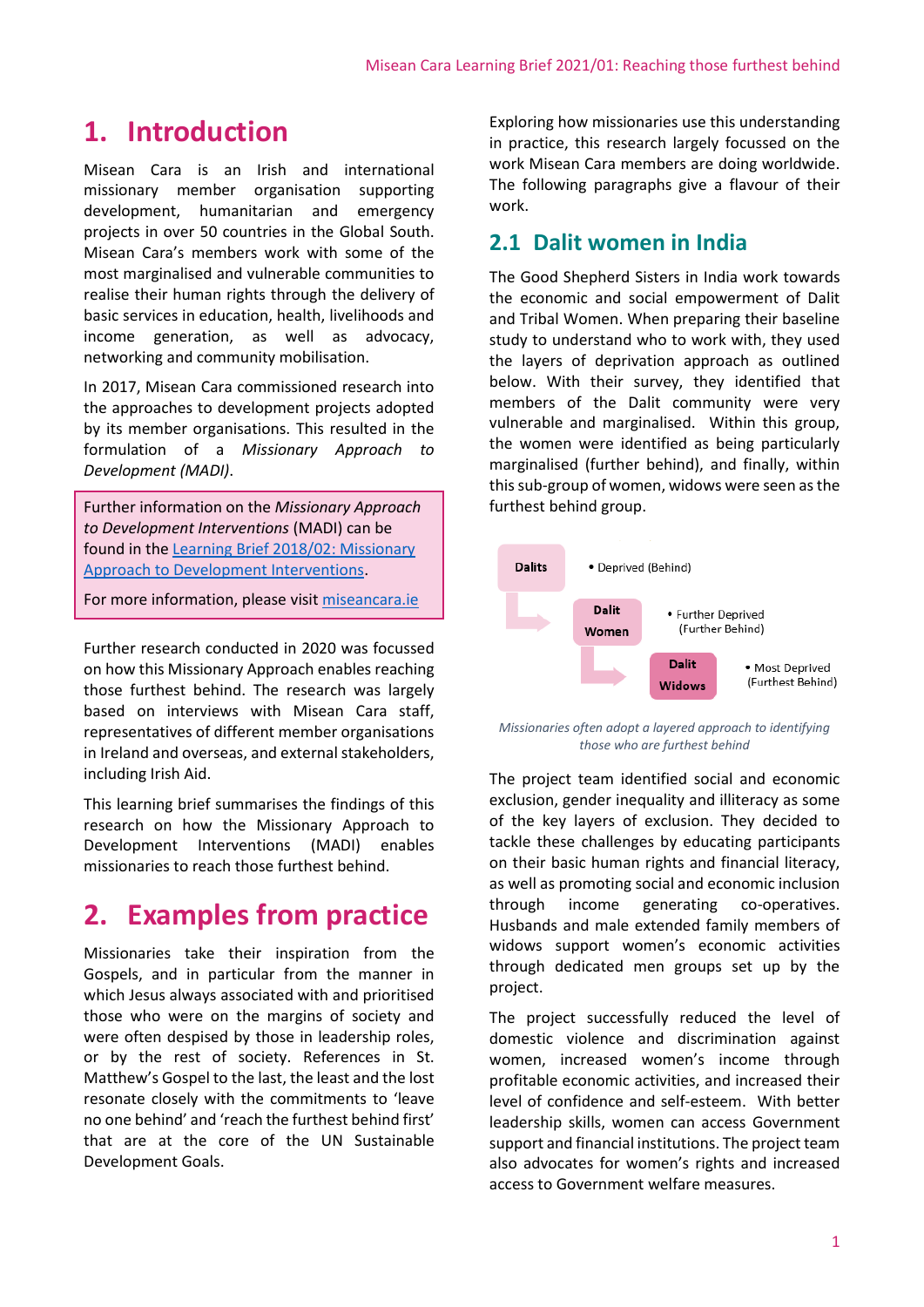## **2.2 Ava Guaraní children in Paraguay**

In Paraguay, the indigenous Ava Guaraní are among the most marginalised people, whose rights are often violated, land ownership challenged, and culture and language disrespected.

The Servants of the Holy Spirit support indigenous communities in their efforts to preserve their language and culture, and protect their land, by advocating with the national government and working with local stakeholders.

After years of lobbying with the government as part of a wider network, a law for indigenous education was passed in 2007, allowing the Ava Guaraní to receive education in their own language. The project team now works with Ava Guaraní communities to design their own curriculum and didactic material, ensuring relevance to their culture.



*Preparation of reading material for students*

Teachers and community members, such as village eldest and religious leaders, work together to produce textbooks based on the ancestral wisdom of the communities. Students draw the images for the books, making them truly their own.



*A textbook for second year Ava Guaraní students*

This project not only allows Ava Guaraní children to access their fundamental right to education, but also strengthens their cultural and personal identity. As a result, children are more empowered to stand up for their rights and the rights of their communities, which lays the ground for sustainable change.

## **2.3 Challenging stigma in Zambia**

Major factors in leaving people behind are stigma and discrimination. One group that is particularly vulnerable to stigma are ex-prisoners.

The Franciscan Missionary Sisters for Africa in Zambia have two projects working with these often-excluded people. In the Livingstone Correctional Facility, one project supports inmates in their rehabilitation and reintegration into their families and communities. The project offers training on non-violent communication and conflict management to build self-esteem, learn how to deal with anger, and move towards reconciliation. They also provide education programmes and technical courses, including in carpentry, plumbing, electrical, tailoring and design, general agriculture and basic computer skills. These technical skills help inmates after their release to find employment or be self-employed, and thus to provide for their family.



*Technical training allowed Moses to open his own workshop*

Moses studied metal fabrication, carpentry and joinery while serving a prison sentence. When he was released in 2017, his qualifications allowed him to open a business and provide for his wife and five children.

Today, he employs seven workers; four of them are former inmates whom Moses is helping to reintegrate into society.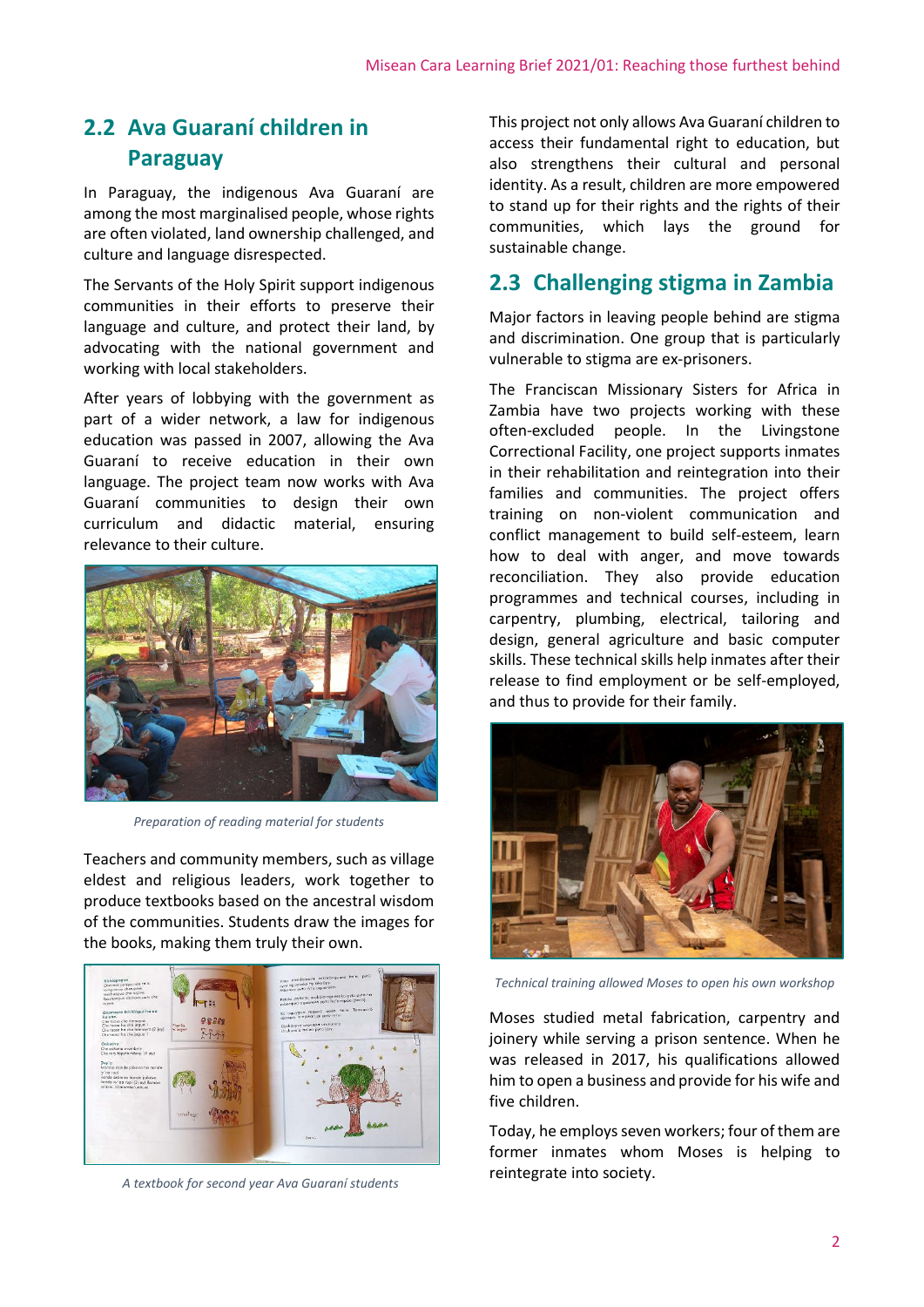# **3. Research findings**

These examples demonstrate that faith-based missionary organisations have a deep understanding of those who are furthest behind in society, and of how to prioritise them in their project work. The MADI framework identifies five key values that underpin the work of missionaries: crossing boundaries, a long-term commitment, personal witness, a prophetic vision, and a holistic  $approach<sup>1</sup>$ .

Through conducting interviews with project teams and leadership representatives of several of Misean Cara's members, we found that each of these five key values can help us understand how missionaries prioritise the rights and needs of the most vulnerable people within their communities.

Based on these findings, the consultant for this research, Mike Williams, proposed a framework to summarise how missionaries seek to work with those furthest behind.

#### **3.1 The 6-As Approach**

- 1. **Assess:** When missionaries move to a new location, they identify communities based on external reports and initial assessments.
- 2. **Analyse:** They work with local communities to conduct participatory baseline surveys and

needs assessments, identifying those who are likely to be *further behind* (like women and girls), and *furthest behind* because of their specific circumstances (like girls with disabilities and female refugees). Missionaries adopt a layered approach to find those who are furthest behind in the community; and understand how and why these people are being marginalised.

- 3. **Accompany:** Missionaries support these groups to identify their priorities and assist them to change their situation. Sometimes, this means designing entire projects for those furthest behind. When it is not possible to prioritise this group, they should nevertheless be considered in project design.
- 4. **Address:** Working with those furthest behind often requires a different pace and scale due to their situation, being particularly sensitive to local cultural and social issues; and seeking creative solutions to overcome cultural barriers.
- 5. **Advocate:** Missionaries support those furthest behind to self-advocate and strengthen local systems. They also advocate at national or international levels to create lasting change.
- 6. **Adapt:** Missionaries recognise that the situation of people can change and adapt their projects to continuously understand and work with those furthest behind. They build resilience in the most vulnerable communities and respond to the needs of newly emerging *furthest behind* groups.



<sup>&</sup>lt;sup>1</sup> Please refer to the [Learning Brief 2018/02: Missionary Approach to Development Interventions](http://www.miseancara.ie/wp-content/uploads/2018/09/LB2018-02-Faith-based-and-Missionary-Approach-to-Development.pdf) for more details.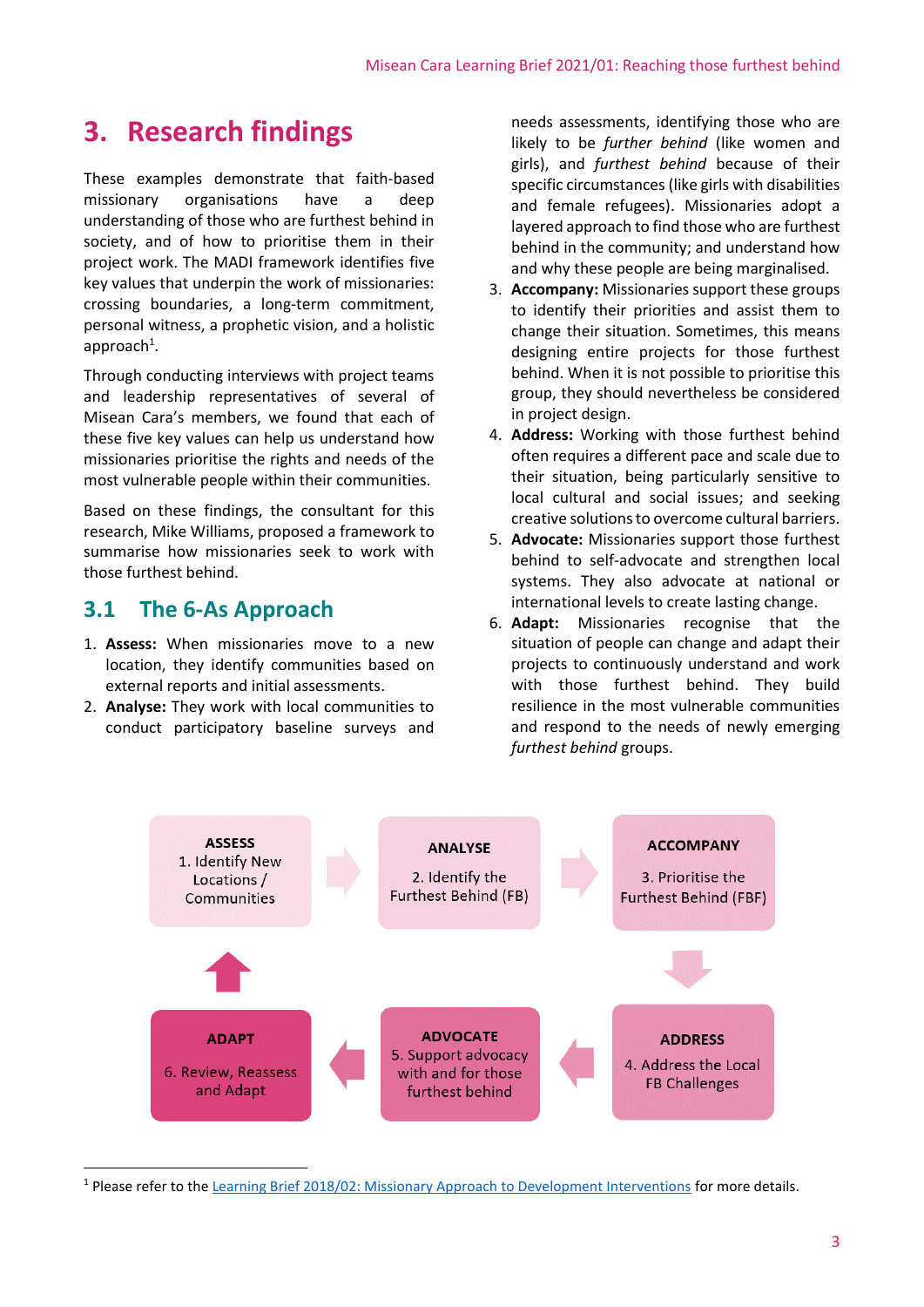## **3.2 Using the Framework as an Analysis Tool**

The 6-As approach can be used as a guide during the process of identifying and prioritising the needs and rights of those furthest behind. It can also be used as a monitoring or evaluation tool to check on whether existing projects have conducted a full and appropriate analysis in seeking to address the needs of those left furthest behind, and to improve that analysis where necessary.

|                     | <b>Actions</b>                                                                                                                                                                                                                                                                                                                                                                                                                                                                                                                                                                                                                                                                                                                    |
|---------------------|-----------------------------------------------------------------------------------------------------------------------------------------------------------------------------------------------------------------------------------------------------------------------------------------------------------------------------------------------------------------------------------------------------------------------------------------------------------------------------------------------------------------------------------------------------------------------------------------------------------------------------------------------------------------------------------------------------------------------------------|
| <b>ASSESS</b>       | Use existing analyses and reports from Government or other development agencies to identify very vulnerable or<br>marginalised communities within a country or district.                                                                                                                                                                                                                                                                                                                                                                                                                                                                                                                                                          |
|                     | Conduct an initial assessment of those furthest behind. You can use the UNDP 5-Point Framework:                                                                                                                                                                                                                                                                                                                                                                                                                                                                                                                                                                                                                                   |
|                     | Discrimination: Are they marginalised because of their gender, ethnicity, age, religion, etc.?<br>Shocks and Fragility: How vulnerable are they to the effects of climate change, natural hazards, violence, conflict,<br>displacement, health emergencies, economic downturns and other types of shocks?<br>Geography: Are they excluded and isolated because of the location or environment they live in?<br>$\bullet$<br>Socio-Economic Status: Are they disadvantaged in terms of income, life expectancy, access to education, and clean<br>water and sanitation; or chances to stay healthy and be well-nourished?<br>Governance: Are institutions, laws and processes ineffective, unjust, inequitable, or discriminatory? |
| ANALYSE             | Work with and accompany the community to identify their needs.                                                                                                                                                                                                                                                                                                                                                                                                                                                                                                                                                                                                                                                                    |
|                     | Adopt a layered approach to confirm which groups are furthest behind in the local context:                                                                                                                                                                                                                                                                                                                                                                                                                                                                                                                                                                                                                                        |
|                     | Identify those who are likely to be further behind (like women, children, ethnic or religious minorities).<br>Consider the specific circumstances of those very likely to be furthest behind (like people with disabilities, widows,<br>$\bullet$<br>orphans, street children, the elderly, people living with HIV/AIDS, refugees, or survivors of gender-based violence).                                                                                                                                                                                                                                                                                                                                                        |
|                     | Identify how they are being left behind and the reasons behind this (who, how, why).                                                                                                                                                                                                                                                                                                                                                                                                                                                                                                                                                                                                                                              |
| ACCOMPANY           | Work with and accompany the furthest behind target groups to identify their priorities and overall needs.                                                                                                                                                                                                                                                                                                                                                                                                                                                                                                                                                                                                                         |
|                     | Where appropriate and possible:<br>develop specific projects that address the particular rights and priorities of the furthest behind groups.<br>develop specific components within broader community projects that address the needs of those furthest behind<br>refer those furthest behind to other agencies that are better placed to support them<br>٠<br>provide specific support for them to access other services<br>$\bullet$                                                                                                                                                                                                                                                                                            |
|                     | Where it is not possible to prioritise those furthest behind, ensure that they are at least included in the project.                                                                                                                                                                                                                                                                                                                                                                                                                                                                                                                                                                                                              |
| <b>ADDRESS</b>      | Work at an appropriate pace that acknowledges the particular context and needs of those furthest behind.                                                                                                                                                                                                                                                                                                                                                                                                                                                                                                                                                                                                                          |
|                     | Recognise the need to implement relatively small-scale projects for furthest behind groups, as necessary.                                                                                                                                                                                                                                                                                                                                                                                                                                                                                                                                                                                                                         |
|                     | Acknowledge the relatively high cost of projects for those furthest behind, so that Value for Money is viewed from a cost-<br>effectiveness perspective (as the optimal use of resources for this particular intervention).                                                                                                                                                                                                                                                                                                                                                                                                                                                                                                       |
|                     | Be sensitive to local cultural and social issues in the community.                                                                                                                                                                                                                                                                                                                                                                                                                                                                                                                                                                                                                                                                |
|                     | Be innovative in seeking to address negative cultural or gender barriers.                                                                                                                                                                                                                                                                                                                                                                                                                                                                                                                                                                                                                                                         |
|                     | Where projects are not specifically focussed on those most marginalised, provide particular incentives and supports to<br>enable at least some furthest behind groups to participate (e.g. in meeting school fees).                                                                                                                                                                                                                                                                                                                                                                                                                                                                                                               |
| <b>ADVO</b><br>CATE | Support those furthest behind with self-advocacy and system strengthening initiatives.                                                                                                                                                                                                                                                                                                                                                                                                                                                                                                                                                                                                                                            |
|                     | Engage in representative advocacy on particular issues at national and / or international level, as appropriate.                                                                                                                                                                                                                                                                                                                                                                                                                                                                                                                                                                                                                  |
| <b>ADAPT</b>        | Monitor progress of furthest behind groups and adapt interventions to meet their evolving needs over time.                                                                                                                                                                                                                                                                                                                                                                                                                                                                                                                                                                                                                        |
|                     | Build resilience of groups that are particularly vulnerable to shocks arising from man-made or natural disasters.                                                                                                                                                                                                                                                                                                                                                                                                                                                                                                                                                                                                                 |
|                     | Continuously scan and discuss with the community to identify newly vulnerable or marginalised groups:                                                                                                                                                                                                                                                                                                                                                                                                                                                                                                                                                                                                                             |
|                     | Respond to the needs of those suddenly furthest behind due to emergencies (like floods, earthquakes or conflict)<br>Support people whose circumstances have declined gradually (due to declining incomes or recurring droughts)                                                                                                                                                                                                                                                                                                                                                                                                                                                                                                   |
|                     | Consider moving on when the situation of previously furthest behind groups has improved significantly and others are now<br>in greater need.                                                                                                                                                                                                                                                                                                                                                                                                                                                                                                                                                                                      |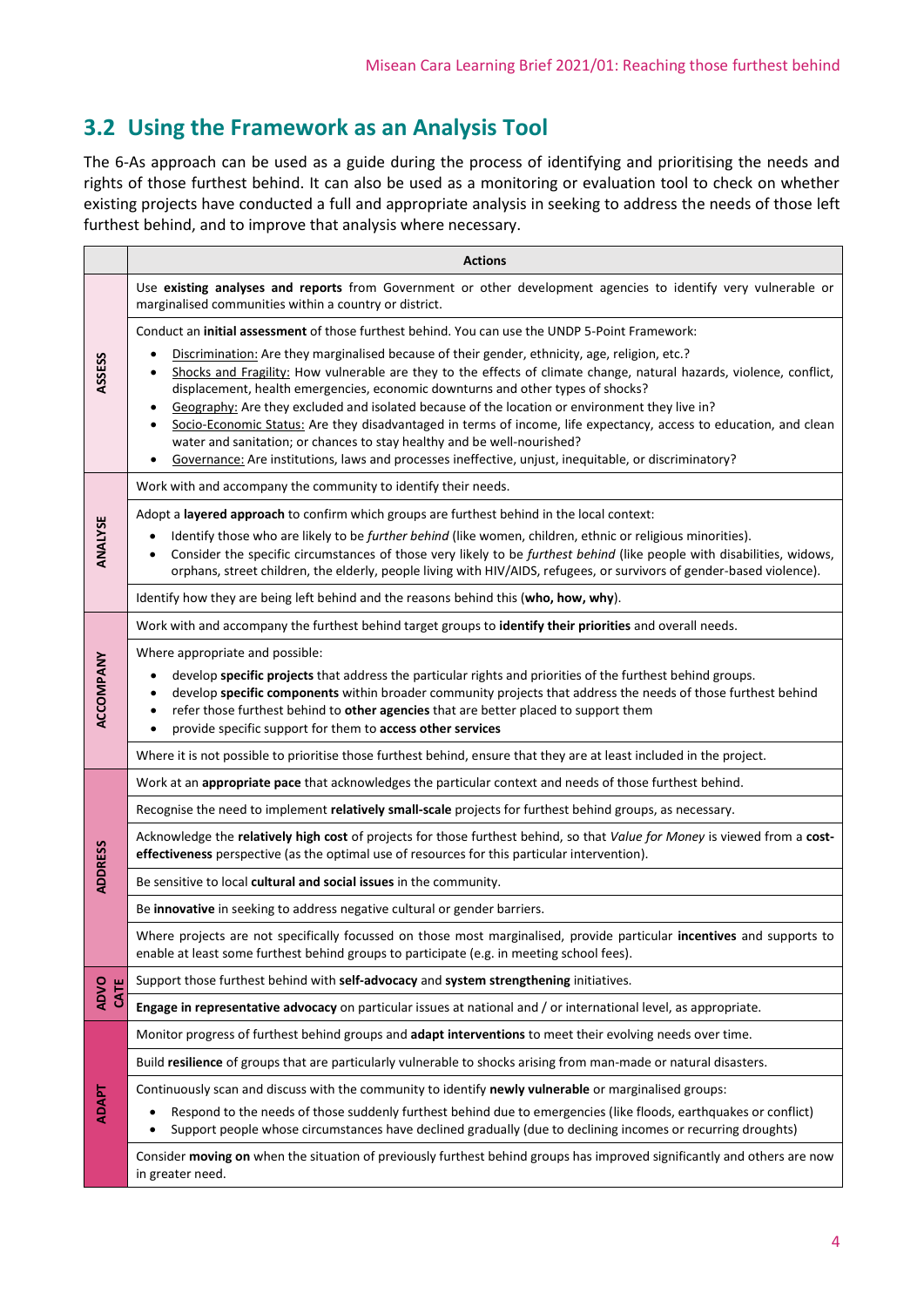# **4. Further exploration of the findings**

#### **4.1** *Auxilium Reach Out***, India**

The Salesian Sisters in northeast India established the *Auxilium Reach Out* project, through which they work with marginalised tribal women and girls, promoting sustainable livelihoods activities, including different vocational training programmes and job placement for youth who have dropped out of school, and adult literacy promotion.

After the launch of the Misean Cara research report in January 2021, the team organised a workshop to assess their own approach to working with those furthest behind, particularly asking:

- Are we faithful to the mandate to 'save the least and the lost'?
- Do we go in search of the one lost, leaving the other 99? Or are we living in the safe zones, taking care of those in the sheepfold?
- Do we advocate for the most pressing issues of those furthest behind; or are we only tackling what we are comfortable with?
- Are we using all our influence and connections to reach and accompany the most vulnerable people?

Following these guiding questions, the participants used the analysis tool (see page 4 above) to explore each of the 6-As.



*Half-day workshop with sisters and selected staff members*

The team developed an action plan tailored to their specific circumstances, to ensure that the needs of those furthest behind are being recognised and addressed along each of the steps of the project cycle. This includes, amongst others, a review of the needs of all people within their geographic reach, bringing these findings to the local, state

and central governments, and training local leaders to self-advocate for the change they wish to see.

## **4.2 Public Learning Event**

Misean Cara organised a virtual public learning event in late April 2021 to share the research findings within the missionary community and wider development sector.

During the event, Sr. Josephine McCarthy (Misean Cara Board member) introduced the MADI Framework, followed by Mike Williams (consultant) who presented the research findings on how missionaries reach those furthest behind. During the subsequent panel discussion, Sr. Rosemary Oduol (FMSA), Sr. Aruna George (Good Shepherd Sisters), Eamonn Brehony (independent consultant) and John Moffett (Misean Cara) offered their views on the research and how the framework is applicable to their work and to the work of missionaries in general.



*Participants' associations with reaching those furthest behind*

A fruitful discussion arose around the question of how the missionaries' long-term commitment relates to the localisation agenda. It was stated that missionaries work very closely with the local population to ensure community ownership of the projects. In seeking always to reach those furthest behind, missionaries' presences in the communities they serve tend to evolve rather than end.

"Missionaries have an 'evolution' strategy rather than an exit strategy." Quote on the day